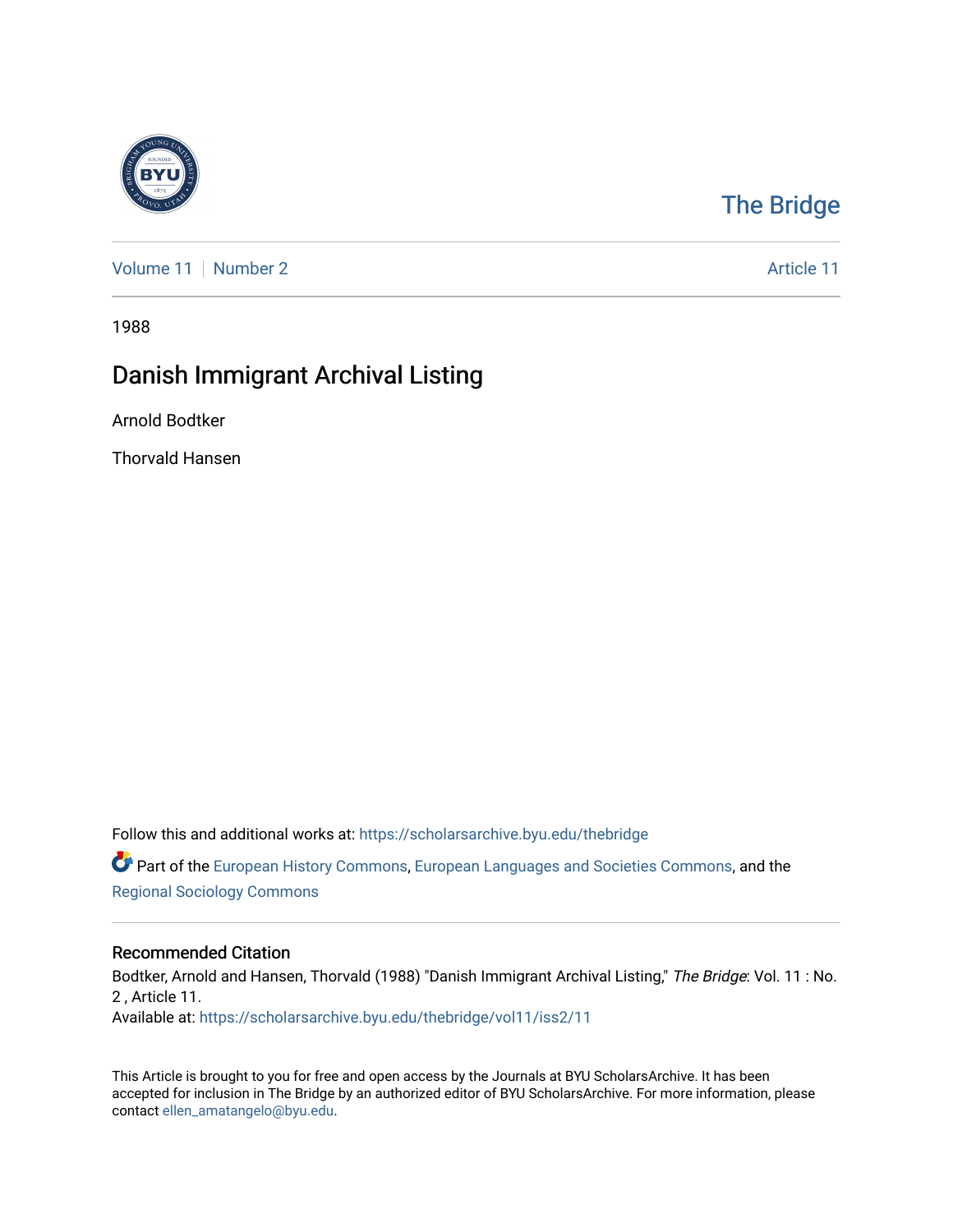# **Book Note**

# **Danish Immigrant Archival Listing,**

*compiled by Thorvald Hansen. 300 pages. \$49. 50, including postage and handling. Extra charge for shipping to foreign countries. Order from Grand View College, 1200 Grandview Avenue, Des Moines, IA 50316-1599.* 

### **by ARNOLD BODTKER**

The **Danish Immigrant Archival Listing** (DIAL) is a reference book, and guide, which will enable scholars, researchers and others to know something of the existence and whereabouts of source material related to the Danish immigrant in America. This 300 page hard-cover book is a comprehensive listing of books, periodicals, manuscripts, pamphlets, letters, documents, scrapbooks, pictures, and similar items.

The guide consists of two parts. The first part contains the actual listing of material pertaining to the Danish immigrant. The second part contains information on how to make the best use of the guide, a subject index, a supplemental index, and a listing of the names and addresses of the repositories which have contributed information.

More than 200 repositories in the United States, Canada, and Denmark were contacted for a listing of their holdings, and more than 150 responded with lists ranging from one to several hundred items. Although the Listing is a continuing project, Thorvald Hansen believes it now includes the bulk of material related to the Danish immigrant, making the **Danish Immigrant Archival Listing** the only reference book of its kind. Even so this listing may be an alert, bringing to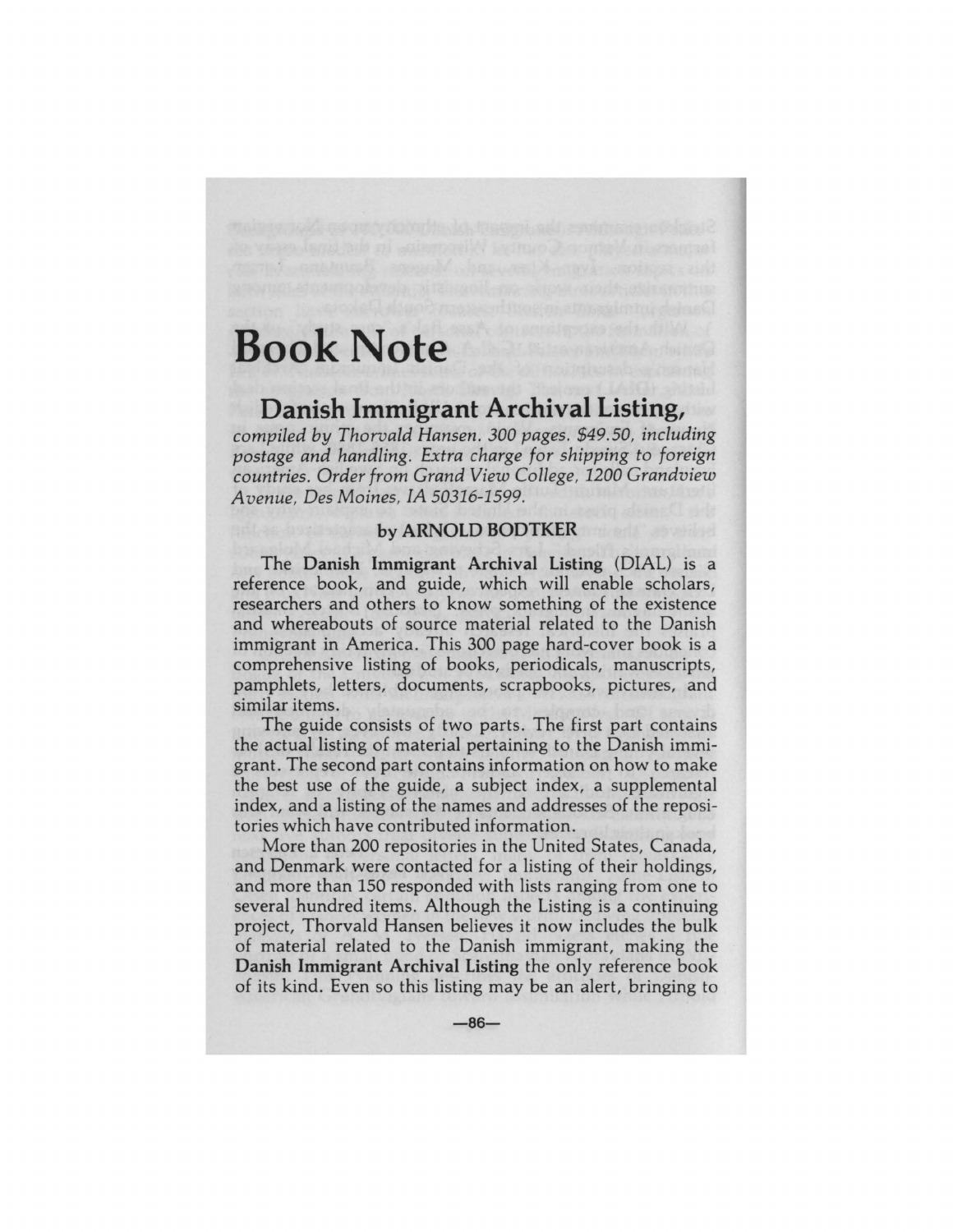light additional items that can be added in a later supplement.

It is appropriate that the book is dedicated to Enok Mortensen, who for years had devoted much effort and time to the location and preservation of materials relating to the Danish immigrant. With the formation of the Danish American Heritage Society, in which both Enok Mortensen and Thorvald Hansen were active, interest in these materials was stimulated. It soon became evident that it would not be feasible, or even possible, to establish a central repository for materials of this kind, and Mortensen proposed that the development of a master catalog should be undertaken, which would list these materials and indicate where they are located.

It also seemed logical that the person to initiate this project would be Thorvald Hansen, Grand View College historian and archivist, now retired. If possible it should be sponsored, jointly by Grand View College and the Danish American Heritage Society. Fortunately this is what took place. Although there was extensive consultation as to how the project should proceed, it is through the competence and diligence of Thorvald Hansen that we have a publication that will prove to be of value in exploring the Danish immigrant experience and evaluating the Danish heritage.